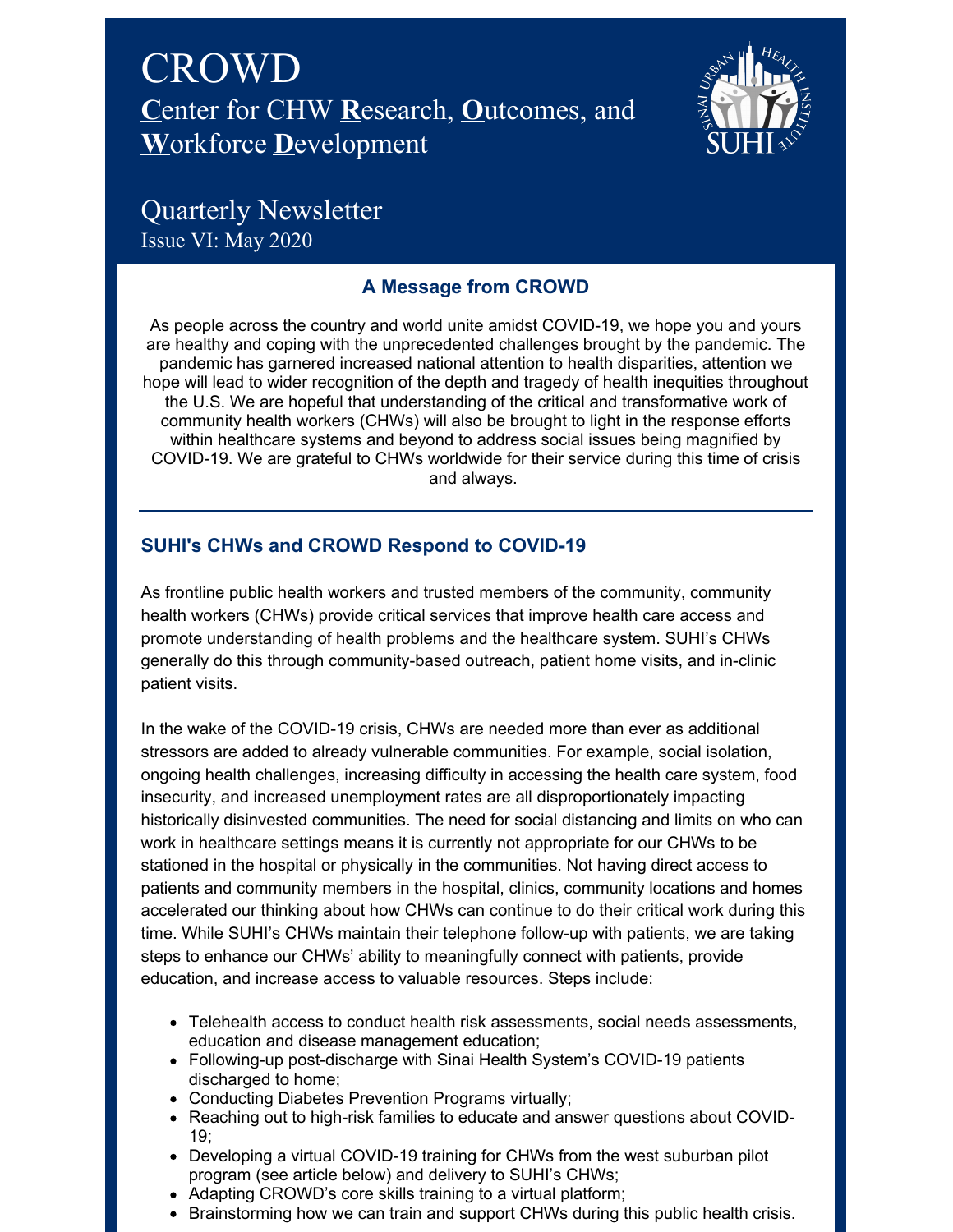### **CHW Learning Collaborative in Western Suburbs Embarks on Year Two**

In collaboration with Health and Medicine Policy Research Group, Healthy Communities Foundation, and Community Memorial Foundation, CROWD received continued funding to design and facilitate trainings and meetings for organizations using CHWs across Chicago's western suburbs including Aging Care Connections, Alivio Medical Center, BEDS Plus, Healthcare Alternative Systems, and Mujeres Latinas en Acción.

Throughout the year, CROWD is conducting continuing education trainings and designing interactive and participatory learning collaboratives for CHWs and supervisors, based on the goals developed and prioritized by the group to enhance their knowledge and skills.

When the week-long foundational core skills training scheduled for March was postponed due to the ongoing pandemic, CROWD trainers Kim Jay and Fatima Padron quickly pivoted and created a virtual, two-hour training to educate the participating CHWs on COVID-19. This was the first time the group gathered virtually; nonetheless, Kim and Fatima were able to design the session to be interactive and engaging. The training focused on understanding the basics of COVID-19, how to explain COVID-19 to the CHWs' respective constituents, and CHWs' role during emergency response efforts.

#### *"Luckily, we were part of a collaborative..."*



Jocelyn Moreno, a CHW from Mujeres Latinas en Acción, has found being part of the learning collaborative very beneficial:

"I have now been working as a CHW for a year….originally working from the Pilsen office; I was trained to work in a specific way. When my team moved to the North Riverside location and started working in the southwest suburbs we realized we had to change our whole strategy because what we were trained to do previously was not working. The communities were not responding….this was the first time our organization had stepped foot into these new communities so there was no blueprint to follow...we knew we had to create a new plan, but we did not know who to turn to because our work was never done in these specific areas. Luckily, we were part of a collaborative…during our CHW meetings and trainings each organization would share what was working, what was not, and what help was needed. This was extremely helpful given our situation. They shared some resources, insight, gave us tips on doing outreach, and would invite us to their events. We would bounce ideas and give feedback continuously, which allowed us to grow individually as an organization."

### **CROWD Team Delivers "By Far the Best Training" to DuPage County**

In January, CROWD trainers Kim Jay, Fatima Padron, Rhonda Lay, and Yesenia Galvan trained a group of nearly 20 CHWs and CHW Supervisors from the DuPage County Health Department in CROWD's 40-hour core skills training, a foundational curriculum designed to prepare CHWs across



disciplines, cultures, and geographic location.

While some participating CHWs were new to the role, others had more than 20 years of experience. In an anonymous post-training evaluation, all participants selected they "strongly agreed" that the training enhanced their knowledge and skills. One participant stated, "By far the best training. Time flew by [the training] kept our attention, and [was] very engaging." When asked what they liked most, one person stated, "The trainers and the way they got the group to participate and not single people out. Not all of us learn the same way."